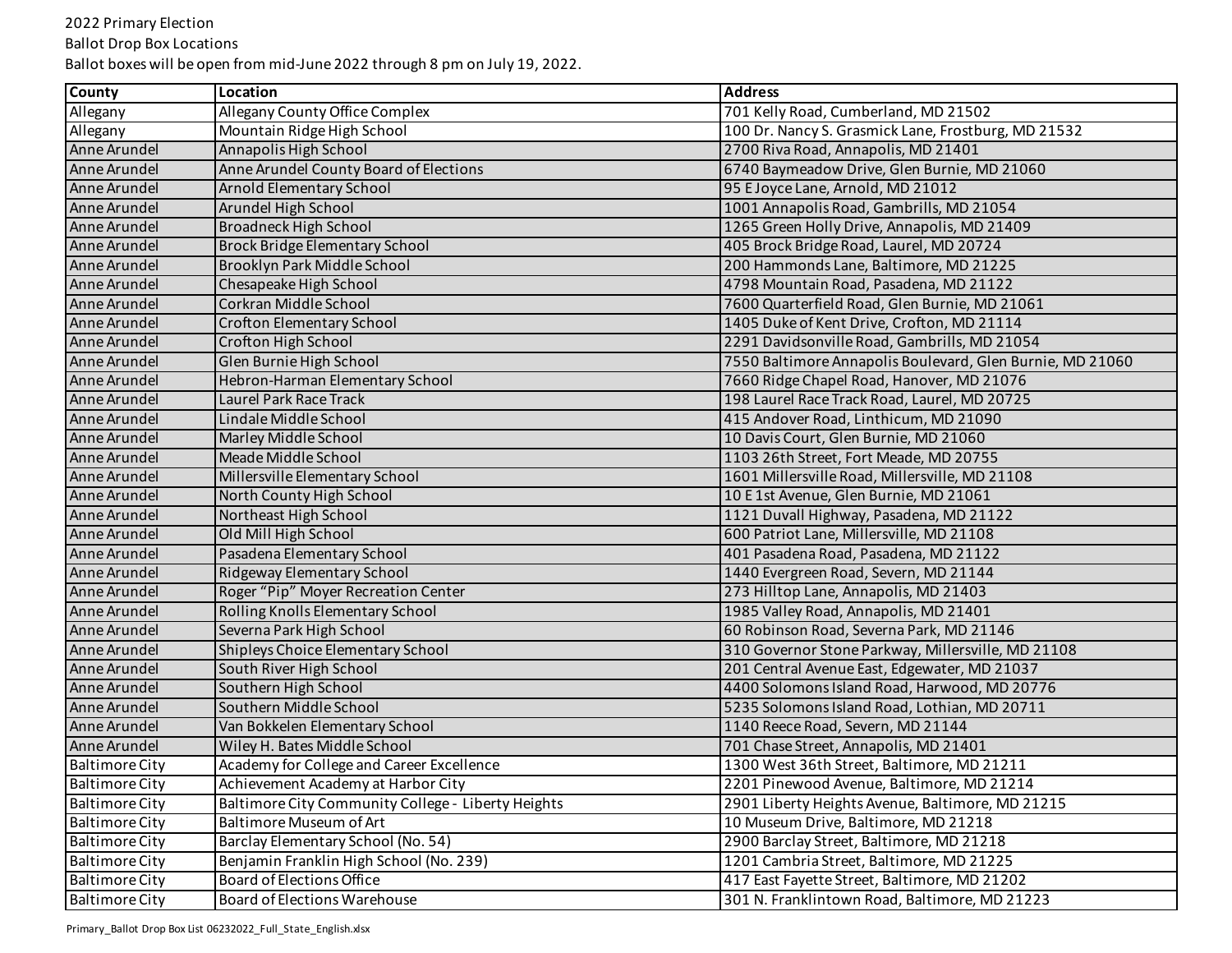# Ballot Drop Box Locations

| <b>County</b>           | Location                                                        | <b>Address</b>                                        |
|-------------------------|-----------------------------------------------------------------|-------------------------------------------------------|
| <b>Baltimore City</b>   | Carver Vocational Technical High School (No. 454)               | 2201 Presstman Street, Baltimore, MD 21216            |
| <b>Baltimore City</b>   | Cross Country Elementary/Middle School at Northwestern          | 6900 Park Heights Avenue, Baltimore, MD 21215         |
| <b>Baltimore City</b>   | Dickey Hill Elementary/Middle School (No. 201)                  | 5025 Dickey Hill Road, Baltimore, MD 21207            |
| <b>Baltimore City</b>   | Digital Harbor High School (No. 416)                            | 1100 Covington Street, Baltimore, MD 21230            |
| <b>Baltimore City</b>   | Enoch Pratt Free Library Herring Run Branch                     | 3801 Erdman Avenue, Baltimore, MD 21213               |
| <b>Baltimore City</b>   | Forest Park High School                                         | 3701 Eldorado Avenue, Baltimore, MD 21207             |
| Baltimore City          | Frederick Douglass High School                                  | 2301 Gwynn Falls Parkway, Baltimore, MD 21217         |
| <b>Baltimore City</b>   | Hamilton Elementary Middle School (No. 236)                     | 6101 Old Harford Road, Baltimore, MD 21214            |
| <b>Baltimore City</b>   | Hampden Elementary/Middle School (No. 55)                       | 3608 Chestnut Avenue, Baltimore, MD 21211             |
| <b>Baltimore City</b>   | Holabird Academy                                                | 1500 Imla Street, Baltimore, MD 21224                 |
| <b>Baltimore City</b>   | League for People with Disabilities                             | 1111 East Cold Spring Lane, Baltimore, MD 21239       |
| <b>Baltimore City</b>   | Leith Walk Elementary Middle School                             | 5915 Glennor Road, Baltimore, MD 21239                |
| <b>Baltimore City</b>   | Morgan State University - Tyler Hall                            | 1700 East Cold Spring Lane, Baltimore, MD, 21251      |
| <b>Baltimore City</b>   | Mount Pleasant Church & Ministries                              | 6000 Radecke Avenue, Baltimore, MD 21206              |
| <b>Baltimore City</b>   | Patapsco Elementary School                                      | 844 Roundview Road, Baltimore, MD 21225               |
| <b>Baltimore City</b>   | Patterson High School (No. 405)                                 | 100 Kane Street, Baltimore, MD 21224                  |
| <b>Baltimore City</b>   | Paul Lawrence Dunbar High School (No. 414)                      | 1400 Orleans Street, Baltimore, MD 21231              |
| <b>Baltimore City</b>   | Pimlico Elementary School                                       | 4849 Pimlico Road, Baltimore, MD 21215                |
| <b>Baltimore City</b>   | <b>Public Safety Training Center</b>                            | 3500 W. Northern Parkway, Baltimore, MD 21215         |
| <b>Baltimore City</b>   | Reach! Partnership                                              | 2555 Harford Road, Baltimore, MD 21218                |
| <b>Baltimore City</b>   | Renaissance Academy                                             | 1301 McCulloh Street, Baltimore, MD 21217             |
| <b>Baltimore City</b>   | Southeast Anchor Library                                        | 3601 Eastern Avenue, Baltimore, MD 21224              |
| <b>Baltimore City</b>   | University of Maryland at Baltimore Community Engagement Center | 16 South Poppleton Street, Baltimore, MD 21201        |
| <b>Baltimore City</b>   | Violetteville Elementary/Middle School (No. 226)                | 1207 Pine Heights Avenue, Baltimore, MD 21229         |
| <b>Baltimore City</b>   | Western High School (No. 407)                                   | 4600 Falls Road, Baltimore, MD 21209                  |
| <b>Baltimore City</b>   | Westside Skill Center                                           | 4501 Edmondson Avenue, Baltimore, MD 21229            |
| <b>Baltimore County</b> | <b>Arbutus Recreation Center</b>                                | 865 Sulphur Spring Road, Halethorpe, MD 21227         |
| <b>Baltimore County</b> | Baltimore County Board of Elections Office                      | 11112 Gilroy Road, Hunt Valley, MD 21031              |
| <b>Baltimore County</b> | Carver Center for Arts and Technology                           | 938 York Road, Towson, MD 21204                       |
| <b>Baltimore County</b> | Catonsville High School                                         | 421 Bloomsbury Avenue, Baltimore, MD 21228            |
| <b>Baltimore County</b> | Catonsville Middle School                                       | 2301 Edmondson Avenue, Baltimore, MD 21228            |
| <b>Baltimore County</b> | County Campus Metro Centre at Owings Mills                      | 10302 Grand Central Avenue, Owings Mills, MD 21117    |
| <b>Baltimore County</b> | Deep Creek Middle School                                        | 1000 S. Marlyn Avenue, Baltimore, MD 21221            |
| <b>Baltimore County</b> | Dulaney High School                                             | 255 East Padonia Road, Lutherville-Timonium, MD 21093 |
| <b>Baltimore County</b> | Eastern Technical High School                                   | 1100 Mace Avenue, Essex, MD 21221                     |
| Baltimore County        | Fifth District Elementary School                                | 3725 Mt. Carmel Road, Upperco, MD 21155               |
| <b>Baltimore County</b> | Franklin High School                                            | 12000 Reisterstown Road, Reisterstown, MD 21136       |
| <b>Baltimore County</b> | Hereford High School                                            | 17301 York Road, Parkton, MD 21120                    |
| <b>Baltimore County</b> | Honeygo Run Community Center                                    | 9033 Honeygo Boulevard, Perry Hall, MD 21128          |
| <b>Baltimore County</b> | Jacksonville Recreation Center at Sweet Air Park                | 3605 B Sweet Air Road, Phoenix, MD 21131              |
| <b>Baltimore County</b> | Kingsville Elementary School                                    | 7300 Sunshine Avenue, Kingsville, MD 21087            |
| <b>Baltimore County</b> | Loch Raven High School                                          | 1212 Cowpens Avenue, Baltimore, MD 21286              |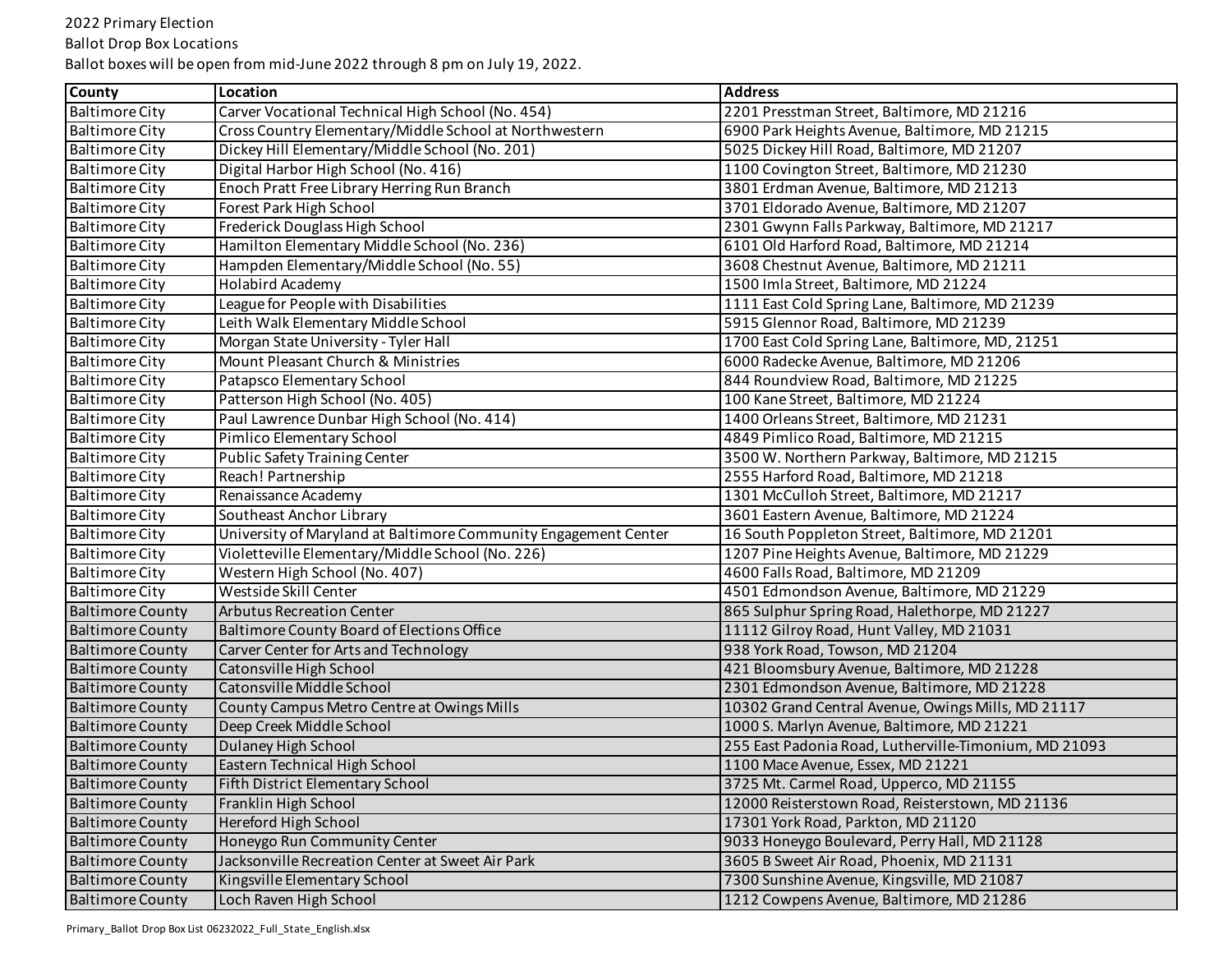Ballot Drop Box Locations

| <b>County</b>           | Location                                              | <b>Address</b>                                          |
|-------------------------|-------------------------------------------------------|---------------------------------------------------------|
| <b>Baltimore County</b> | Milford Mill Academy                                  | 3800 Washington Avenue, Baltimore, MD 21244             |
| <b>Baltimore County</b> | <b>Millbrook Elementary School</b>                    | 4300 Crest Heights Road, Baltimore, MD 21215            |
| <b>Baltimore County</b> | New Town High School                                  | 4931 New Town Boulevard, Owings Mills, MD 21117         |
| <b>Baltimore County</b> | Northwest Academy of Health Sciences                  | 4627 Old Court Rd, Baltimore, MD 21208                  |
| <b>Baltimore County</b> | Oregon Ridge Lodge                                    | 13401 Beaver Dam Road, Cockeysville, MD 21030           |
| <b>Baltimore County</b> | Overlea High School                                   | 5401 Kenwood Avenue, Baltimore, MD 21206                |
| <b>Baltimore County</b> | Padonia International Elementary School               | 9834 Greenside Drive, Cockeysville, MD 21030            |
| <b>Baltimore County</b> | Parkville High School                                 | 2600 Putty Hill Avenue, Baltimore, MD 21234             |
| <b>Baltimore County</b> | Perry Hall High School                                | 4601 Ebenezer Road, Nottingham, MD 21236                |
| <b>Baltimore County</b> | Pikesville High School                                | 7621 Labyrinth Road, Pikesville, MD 21208               |
| <b>Baltimore County</b> | Randallstown Community Center                         | 3505 Resource Drive, Randallstown, MD 21133             |
| <b>Baltimore County</b> | Randallstown High School                              | 4000 Offutt Road, Randallstown, MD 21133                |
| <b>Baltimore County</b> | Reisterstown Senior Center                            | 12035 Reisterstown Road, Reisterstown, MD 21136         |
| <b>Baltimore County</b> | Sollers Point Multi-Purpose Center                    | 323 Sollers Point Road, Dundalk, MD 21222               |
| <b>Baltimore County</b> | Towson High School                                    | 69 Cedar Avenue, Towson, MD 21286                       |
| <b>Baltimore County</b> | University of Maryland Baltimore Campus - The Commons | 1000 Hilltop Circle, Baltimore, MD 21250                |
| <b>Baltimore County</b> | Victory Villa Community Center                        | 404 Compass Road East, Middle River, MD 21220           |
| <b>Baltimore County</b> | <b>Woodlawn Community Center</b>                      | 2120 Gwynn Oak Avenue, Woodlawn, MD 21207               |
| <b>Baltimore County</b> | Woodlawn High School                                  | 1801 Woodlawn Drive, Gwynn Oak, MD 21207                |
| Calvert                 | Calvert County Board of Elections                     | 30 Duke Street, Prince Frederick, MD 20678              |
| Calvert                 | Fairview Vote Center (behind Fairview Library)        | 8120 Southern Maryland Blvd, Owings 20736               |
| Calvert                 | Northeast Community Center                            | 4075 Gordon Stinnett Avenue, Chesapeake Beach, MD 20732 |
| Calvert                 | Southern Community Center                             | 20 Appeal Lane, Lusby, MD 20657                         |
| Caroline                | Caroline County Health & Public Services Building     | 403 S. 7th Street, Denton, MD 21629                     |
| Caroline                | Federalsburg Municipal Parking Lot                    | Morris Avenue, Federalsburg, MD 21632                   |
| Caroline                | Goldsboro Volunteer Fire Department Parking Lot       | 700 Old Line Road, Goldsboro, MD 21636                  |
| Carroll                 | Board of Elections Office                             | 300 S. Center Street, Westminster MD 21157              |
| Carroll                 | Mt. Airy Senior Center                                | 703 Ridge Avenue, Mount Airy, MD 21771                  |
| Carroll                 | North Carroll Senior Center                           | 2328 Hanover Pike, Hampstead, MD 21074                  |
| Carroll                 | South Carroll Senior Center                           | 5928 Mineral Hill Road, Sykesville, MD 21784            |
| Carroll                 | <b>Taneytown Senior Center</b>                        | 220 Roberts Mill Road, Taneytown, MD 21787              |
| Carroll                 | Westminster Senior Center                             | 125 Stoner Avenue, Westminster, MD 21157                |
| Cecil                   | Bohemia Manor High School                             | 2755 Augustine Herman Hwy, Chesapeake City, MD 21915    |
| Cecil                   | Calvert Elementary School                             | 79 Brick Meetinghouse Road, Rising Sun, MD 21911        |
| Cecil                   | Cecil County Administration Building                  | 200 Chesapeake Blvd, Elkton MD 2192                     |
| Cecil                   | <b>Cecilton Elementary School</b>                     | 251 W. Main Street, Cecilton, MD 21913                  |
| Cecil                   | Cherry Hill Middle School                             | 2535 Singerly Road, Elkton, MD 21921                    |
| Cecil                   | Conowingo Elementary School                           | 471 Rowlandsville Road, Conowingo, MD 21918             |
| Cecil                   | Elkton High School                                    | 110 James Street, Elkton, MD 21921                      |
| Cecil                   | North East Middle School                              | 200 E. Cecil Avenue, North East, MD 21901               |
| Cecil                   | Perryville Middle School                              | 850 Aiken Avenue, Perryville, MD 21903                  |
| Cecil                   | Rising Sun Middle School                              | 289 Pearl Street, Rising Sun, MD 21911                  |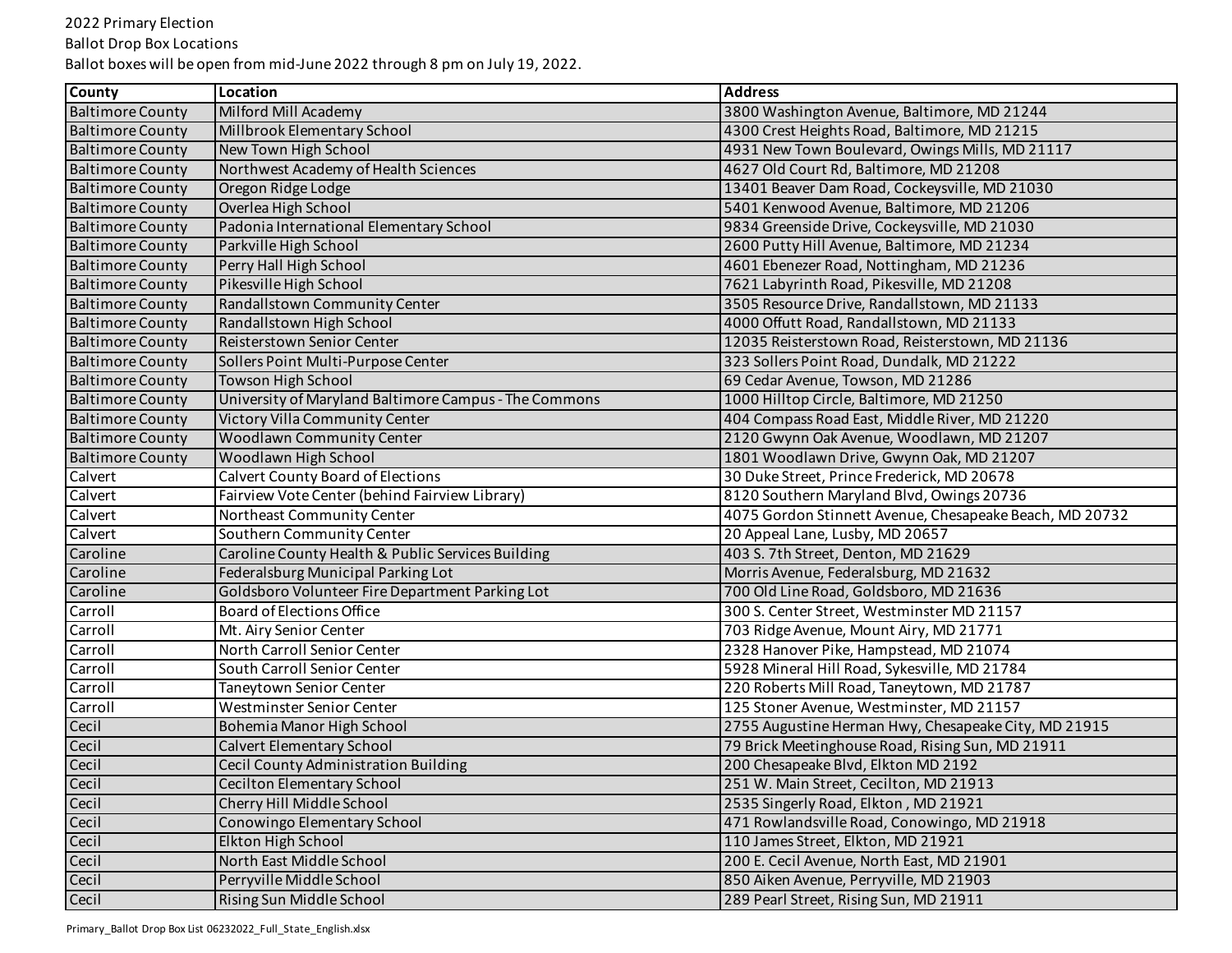Ballot Drop Box Locations

| <b>County</b> | Location                                       | <b>Address</b>                                           |
|---------------|------------------------------------------------|----------------------------------------------------------|
| Charles       | Charles County Board of Elections              | 201 East Charles Street, La Plata, MD 20646              |
| Charles       | Henry E. Lackey High School                    | 3000 Chicamuxen Road, Indian Head, MD 20640              |
| Charles       | St. Joseph's Parish Center                     | 4605 St. Joseph's Way, Pomfret, MD 20675                 |
| Charles       | Thomas Stone High School                       | 3785 Leonardtown Road, Waldorf, MD 20601                 |
| Charles       | Waldorf Jaycees                                | 3090 Crain Highway, Waldorf, MD 20601                    |
| Charles       | Westlake High School                           | 3300 Middletown Road, Waldorf, MD 20603                  |
| Dorchester    | Dorchester County Office Building              | 501 Court Lane, Cambridge, MD 21613                      |
| Dorchester    | Veterans Memorial Park                         | 204 South Main Street, Hurlock, MD 21643                 |
| Frederick     | <b>Brunswick Middle School</b>                 | 301 Cummings Drive, Brunswick, MD 21716                  |
| Frederick     | Catoctin High School                           | 14745 Sabillasville Road, Thurmont, MD 21788             |
| Frederick     | Frederick County Board of Elections Office     | 340A Montevue Lane, Frederick, MD 21701                  |
| Frederick     | Gov. Thomas Johnson High School                | 1501 North Market Street, Frederick, Md 21701            |
| Frederick     | Middletown Primary School                      | 403 Franklin Street, Middletown, MD 21769                |
| Frederick     | Oakdale High School                            | 5850 Eaglehead Drive, Ijamsville, MD 21754               |
| Frederick     | Urbana Regional Library                        | 9020 Amelung Street, Frederick, MD 21704                 |
| Frederick     | William R. Talley Recreation Center            | 121 N. Bentz Street, Frederick, MD 21701                 |
| Garrett       | Grantsville Volunteer Fire Department          | 178 Springs Road, Grantsville MD 21536                   |
| Garrett       | Oakland Community Center                       | 14 N. 8th Street, Oakland, MD 21550                      |
| Harford       | Aberdeen Senior Center                         | 7 Franklin Street, Aberdeen, MD 21001                    |
| Harford       | <b>Edgewood Recreation Center</b>              | 1980 Brookside Drive, Edgewood, MD 21040                 |
| Harford       | Harford County Board of Elections              | 133 Industry Lane, Forest Hill, MD 21050                 |
| Harford       | Havre De Grace Senior Center                   | 351 Lewis Lane, Havre de Grace, MD 21078                 |
| Harford       | Jarrettsville Volunteer Fire Company           | 3825 Federal Hill Road, Jarrettsville, MD 21084          |
| Harford       | <b>McFaul Activity Center</b>                  | 525 W. MacPhail Road, Bel Air, MD 21014                  |
| Howard        | Elkridge Library                               | 6540 Washington Blvd, Elkridge, MD 21075                 |
| Howard        | Gary J Arthur Community Center                 | 2400 Route 97, Cooksville, MD 21723                      |
| Howard        | George Howard Building                         | 3430 Courthouse Drive, Ellicott City, MD 21043           |
| Howard        | <b>Howard County Board of Elections</b>        | 9770 Patuxent Woods Drive, Suite 200, Columbia, MD 21046 |
| Howard        | <b>Howard High School</b>                      | 8700 Old Annapolis Road, Ellicott City, MD 21043         |
| Howard        | Laurel Woods Elementary School                 | 9250 North Laurel Road, Laurel, MD 20723                 |
| Howard        | Long Reach High School                         | 6101 Old Dobbin Lane, Columbia, MD 21046                 |
| Howard        | Marriots Ridge High School                     | 12100 Woodford Drive, Marriottsville MD 21104            |
| <b>Howard</b> | Reservoir High School                          | 11550 Scaggsville Road, Fulton MD 20759                  |
| Howard        | Wilde Lake High School                         | 5460 Trumpeter Road, Columbia, MD 21044                  |
| Kent          | Galena Volunteer Fire Company                  | 90 E. Cross Street, Galena, MD 21635                     |
| Kent          | Kent County Public Library                     | 408 High Street, Chestertown, MD 21620                   |
| Kent          | Rock Hall Fire Department                      | 21500 Rock Hall Avenue, Rock Hall, MD 21661              |
| Montgomery    | Activity Center at Bohrer Park                 | 506 So. Frederick Avenue, Gaithersburg, MD 20877         |
| Montgomery    | Albert Einstein High School                    | 11135 Newport Mill Road, Kensington, MD 20895            |
| Montgomery    | Asbury Methodist Village (Rosborough Center)   | 409 Russell Avenue, Gaithersburg, MD 20877               |
| Montgomery    | <b>Bauer Drive Community Recreation Center</b> | 14625 Bauer Drive, Rockville, MD 20853                   |
| Montgomery    | Bethesda-Chevy Chase High School               | 4301 East-West Highway, Bethesda, MD 20814               |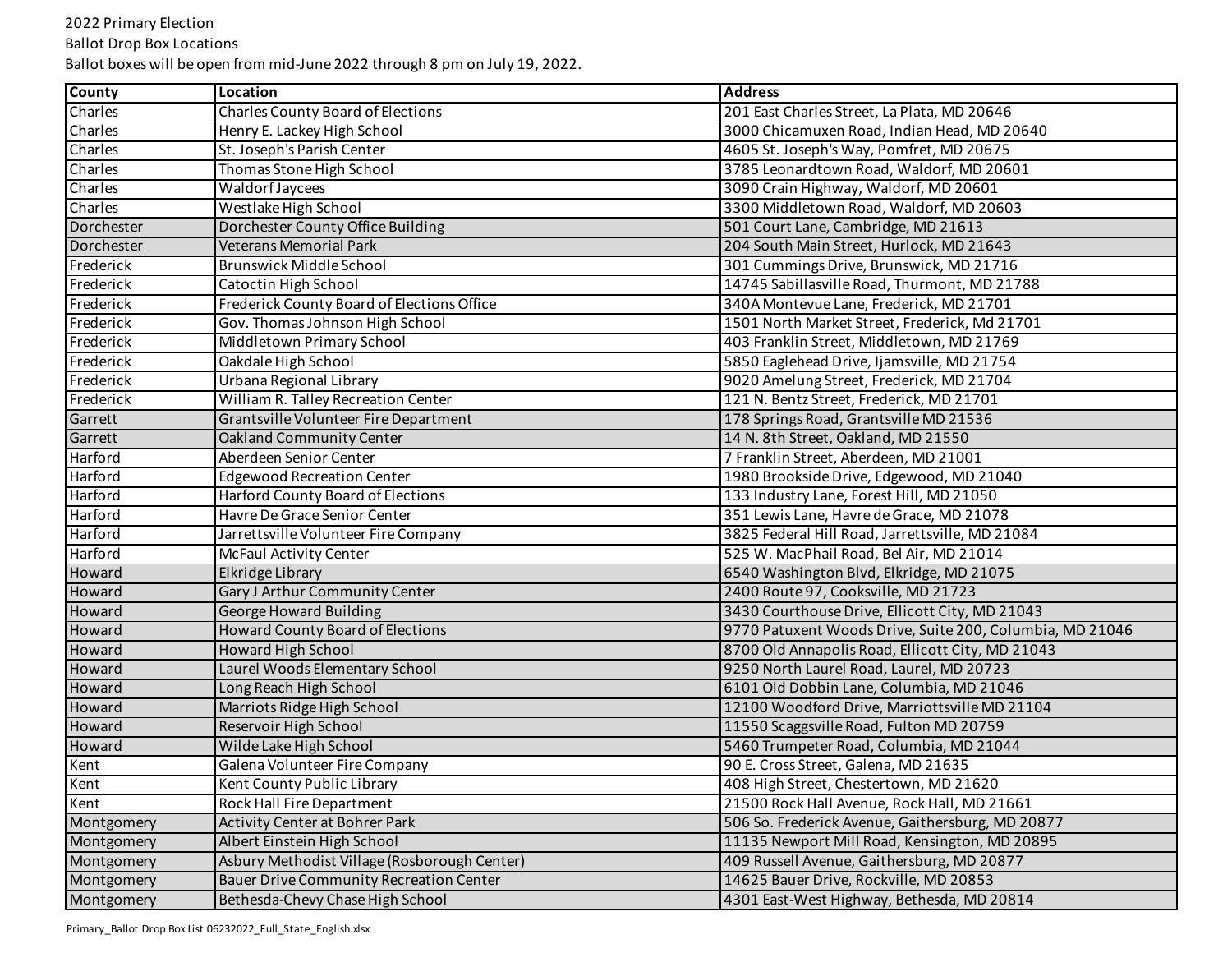Ballot Drop Box Locations

| County     | Location                                                       | <b>Address</b>                                         |
|------------|----------------------------------------------------------------|--------------------------------------------------------|
| Montgomery | Bette Carol Thompson Scotland Neighborhood Recreation Center   | 7700 Scotland Drive, Potomac, MD 20854                 |
| Montgomery | Clarksburg High School                                         | 22500 Wims Road, Clarksburg, MD 20871                  |
| Montgomery | Col. Zadok Magruder High School                                | 5939 Muncaster Mill Road, Rockville, MD 20855          |
| Montgomery | Damascus Community Recreation Center                           | 25520 Oak Drive, Damascus, MD 20872                    |
| Montgomery | Damascus High School                                           | 25921 Ridge Road, Damascus, MD 20872                   |
| Montgomery | East County Community Recreation Center                        | 3310 Gateshead Manor Way, Silver Spring, MD 20904      |
| Montgomery | <b>Executive Office Building</b>                               | 101 Monroe Street, Rockville, MD 20850                 |
| Montgomery | Friendship Heights Village Center                              | 4433 South Park Avenue, Chevy Chase, MD 20815          |
| Montgomery | Gaithersburg High School                                       | 101 Education Boulevard, Gaithersburg, MD 20877        |
| Montgomery | Germantown Community Recreation Center                         | 18905 Kingsview Road, Germantown, MD 20874             |
| Montgomery | Gwendolyn E. Coffield Community Recreation Center              | 2450 Lyttonsville Road, Silver Spring, MD 20910        |
| Montgomery | James Hubert Blake High School                                 | 300 Norwood Road, Silver Spring, MD 20905              |
| Montgomery | Jane E. Lawton Community Recreation Center                     | 4301 Willow Lane, Chevy Chase, MD 20815                |
| Montgomery | John F. Kennedy High School                                    | 1901 Randolph Road, Silver Spring, MD 20902            |
| Montgomery | Leisure World - Clubhouse I                                    | 3700 Rossmoor Boulevard, Silver Spring, MD 20906       |
| Montgomery | Longwood Community Recreation Center                           | 19300 Georgia Avenue, Brookeville, MD 20833            |
| Montgomery | Margaret Schweinhaut Senior Center                             | 1000 Forest Glen Road, Silver Spring, MD 20901         |
| Montgomery | Marilyn J. Praisner Community Recreation Center                | 14906 Old Columbia Pike, Burtonsville, MD 20866        |
| Montgomery | Mid-County Community Recreation Center                         | 2004 Queensguard Road, Silver Spring, MD 20906         |
| Montgomery | Montgomery Blair High School                                   | 51 University Boulevard East, Silver Spring, MD 20901  |
| Montgomery | Montgomery County Board of Elections                           | 18753 No. Frederick Avenue, Gaithersburg, MD 20879     |
| Montgomery | Montgomery County Conference Center at Bethesda North Marriott | 5701 Marinelli Road, Rockville, MD 20852               |
| Montgomery | Nancy H. Dacek, North Potomac Community Recreation Center      | 13850 Travilah Road, Rockville, MD 20850               |
| Montgomery | Northwest High School                                          | 13501 Richter Farm Road, Germantown, MD 20874          |
| Montgomery | Northwood High School                                          | 919 University Boulevard West, Silver Spring, MD 20901 |
| Montgomery | Paint Branch High School                                       | 14121 Old Columbia Pike, Burtonsville MD 20866         |
| Montgomery | Poolesville High School                                        | 17501 West Willard Road, Poolesville MD 20837          |
| Montgomery | Potomac Community Recreation Center                            | 11315 Falls Road, Potomac, MD 20854                    |
| Montgomery | Quince Orchard High School                                     | 15800 Quince Orchard Road, Gaithersburg, MD 20878      |
| Montgomery | Richard Montgomery High School                                 | 250 Richard Montgomery Drive, Rockville, MD 20852      |
| Montgomery | Riderwood Village - Village Square Clubhouse                   | 3110 Gracefield Road, Silver Spring, MD 20904          |
| Montgomery | Robertson Park Youth Center                                    | 801 Rabbitt Road, Gaithersburg, MD 20878               |
| Montgomery | Rockville City Hall                                            | 111 Maryland Avenue, Rockville, MD 20850               |
| Montgomery | Rockville High School                                          | 2100 Baltimore Road, Rockville, MD 20851               |
| Montgomery | Sandy Spring Volunteer Fire Department                         | 17921 Brooke Road, Sandy Spring, MD 20860              |
| Montgomery | Seneca Valley High School                                      | 19401 Crystal Rock Drive, Germantown, MD 20874         |
| Montgomery | Sherwood High School                                           | 300 Olney-Sandy Spring Road, Sandy Spring, MD 20860    |
| Montgomery | <b>Silver Spring Civic Building</b>                            | 1 Veterans Place, Silver Spring, MD 20910              |
| Montgomery | Springbrook High School                                        | 201 Valley Brook Drive, Silver Spring, MD 20904        |
| Montgomery | Takoma Park Community Center                                   | 7500 Maple Avenue, Takoma Park MD 20912                |
| Montgomery | Thomas S. Wootton High School                                  | 2100 Wootton Parkway, Rockville MD 20850               |
| Montgomery | <b>Upper County Community Recreation Center</b>                | 8201 Emory Grove Road, Gaithersburg, MD 20877          |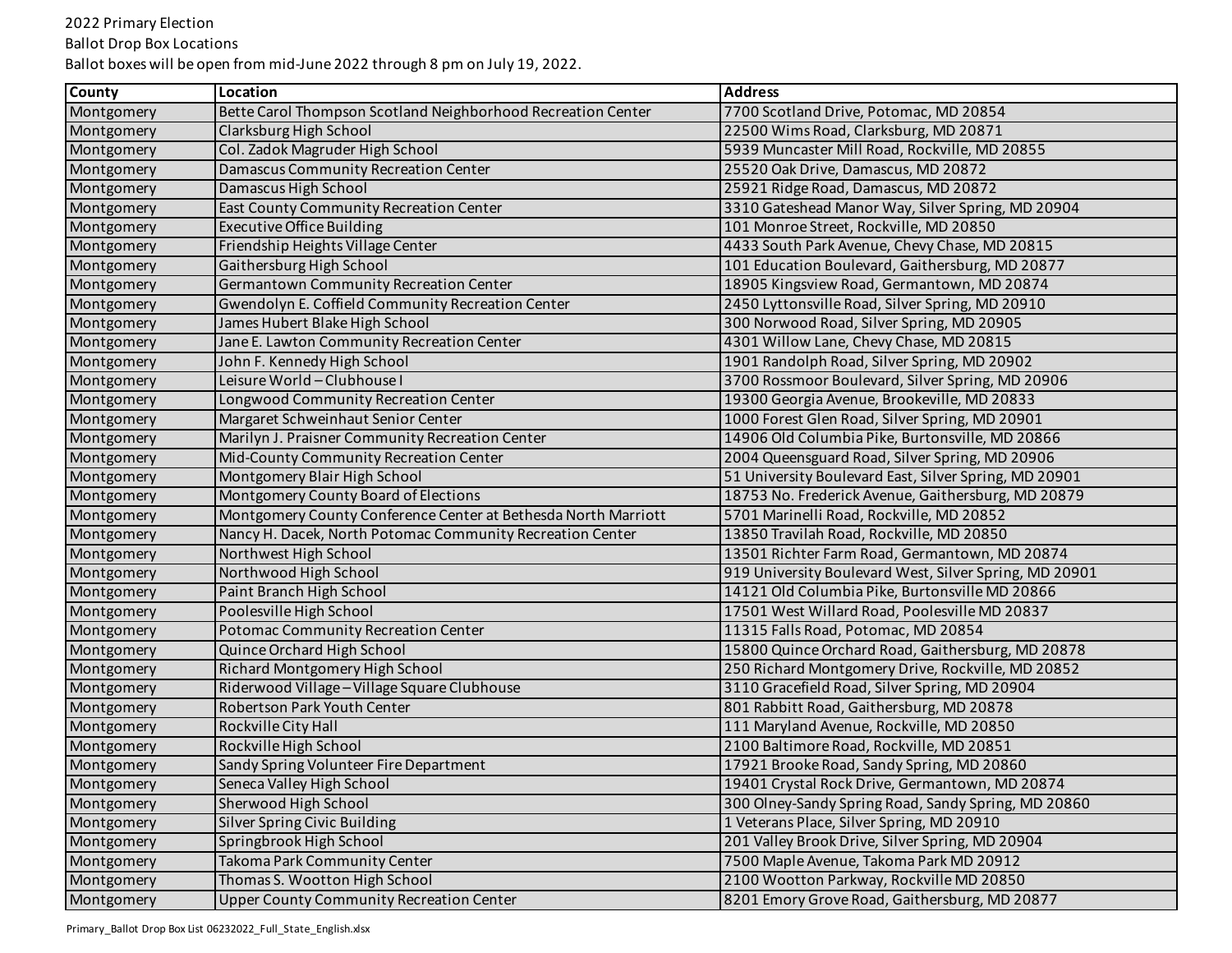Ballot Drop Box Locations

| <b>County</b>   | Location                                            | <b>Address</b>                                    |
|-----------------|-----------------------------------------------------|---------------------------------------------------|
| Montgomery      | Walt Whitman High School                            | 7100 Whittier Blvd Bethesda MD 20817              |
| Montgomery      | Walter Johnson High School                          | 6400 Rock Spring Drive, Bethesda MD 20814         |
| Montgomery      | Watkins Mill High School                            | 10301 Apple Ridge Road, Gaithersburg MD 20879     |
| Montgomery      | Wheaton High School                                 | 12401 Dalewood Drive, Silver Spring, MD 20906     |
| Montgomery      | Wheaton Library & Community Recreation Center       | 11701 Georgia Avenue, Wheaton, MD 20902           |
| Montgomery      | White Oak Community Recreation Center               | 1700 April Lane, Silver Spring, MD 20904          |
| Montgomery      | Wilson Wims Elementary School                       | 12520 Blue Sky Drive, Clarksburg, MD 20871        |
| Montgomery      | Winston Churchill High School                       | 11300 Gainsborough Road, Potomac, MD 20854        |
| Prince George's | Accokeek VFD Training & Activity Center             | 16111 Livingston Road, Accokeek, MD 20607         |
| Prince George's | <b>Baden Community Center</b>                       | 13601 Baden-Westwood Road, Brandywine, MD 20613   |
| Prince George's | <b>Beltsville Community Center</b>                  | 3900 Sellman Road, Beltsville, MD 20705           |
| Prince George's | Berwyn Community Center                             | 6200 Pontiac Street, Berwyn Heights, MD 20740     |
| Prince George's | <b>Bladensburg Community Center</b>                 | 4500 57th Avenue, Bladensburg, MD 20710           |
| Prince George's | <b>Board of Elections Office</b>                    | 1100 Mercantile Lane, Suite 115A, Largo, MD 20774 |
| Prince George's | <b>Bowie Community Center</b>                       | 3209 Stonybrook Drive, Bowie, MD 20715            |
| Prince George's | <b>Bowie Gymnasium</b>                              | 4100 Northview Dr, Bowie, MD 20716                |
| Prince George's | Bowie State University - Goodloe House              | 14000 Jericho Park Road, Bowie, MD 20715          |
| Prince George's | Cedar Heights Community Center                      | 1200 Glen Willow Drive, Seat Pleasant, MD 20743   |
| Prince George's | College Park Community Center                       | 5051 Pierce Avenue, College Park, MD 20740        |
| Prince George's | Deerfield Run School Community Center               | 13000 Laurel Bowie Road, Laurel, MD 20708         |
| Prince George's | <b>Glassmanor Community Center</b>                  | 1101 Marcy Avenue, Oxon Hill, MD 20745            |
| Prince George's | Glenarden Community Center                          | 8615 Mclain Avenue, Glenarden, MD 20706           |
| Prince George's | Glenn Dale Community Center                         | 11901 Glenn Dale Blvd, Glenn Dale, MD 20769       |
| Prince George's | Harmony Hall Community Center                       | 10701 Livingston Road, Fort Washington, MD 20744  |
| Prince George's | Hillcrest Heights Community Center                  | 2300 Oxon Run Drive, Temple Hills, MD 20748       |
| Prince George's | John E. Howard Community Center                     | 4400 Shell Street, Capitol Heights, MD 20743      |
| Prince George's | Kentland Community Center                           | 2413 Pinebrook Avenue, Landover, MD 20785         |
| Prince George's | Lake Arbor Community Center                         | 10100 Lake Arbor Way, Bowie, MD 20721             |
| Prince George's | Largo/Kettering/Perrywood Community Center          | 431 Watkins Park Drive, Upper Marlboro, MD 20774  |
| Prince George's | Laurel-Beltsville Senior Activity Center            | 7120 Contee Road, Laurel, MD 20707                |
| Prince George's | New Carrollton Library                              | 7414 Riverdale Road, New Carrollton, MD 20784     |
| Prince George's | North Brentwood Community Center                    | 4012 Webster Street, Brentwood, MD 20722          |
| Prince George's | North Forestville Community Center                  | 2311 Ritchie Road, North Forestville, MD 20747    |
| Prince George's | Peppermill Community Center                         | 610 Hill Road, Landover, MD 20785                 |
| Prince George's | Prince George's Community Center                    | 6600 Adelphi Road, Hyattsville, MD 20782          |
| Prince George's | Riderwood Lakeside Commons                          | 3140 Gracefield Road, Silver Spring, MD 20904     |
| Prince George's | Rollingcrest-Chillum Community Center               | 6120 Sargent Road, Chillum, MD 20782              |
| Prince George's | South Bowie Community Center                        | 1717 Pittsfield Lane, Bowie, MD 20716             |
| Prince George's | Southern Area Aquatic and Recreation Complex        | 13601 Missouri Avenue, Brandywine, MD 20613       |
| Prince George's | Southern Regional Technology and Recreation Complex | 7007 Bock Road, Fort Washington, MD 20744         |
| Prince George's | <b>Suitland Community Center</b>                    | 5600 Regency Lane, Forestville, MD 20747          |
| Prince George's | Temple Hills Community Center                       | 5300 Temple Hills Road, Temple Hills, MD 20748    |